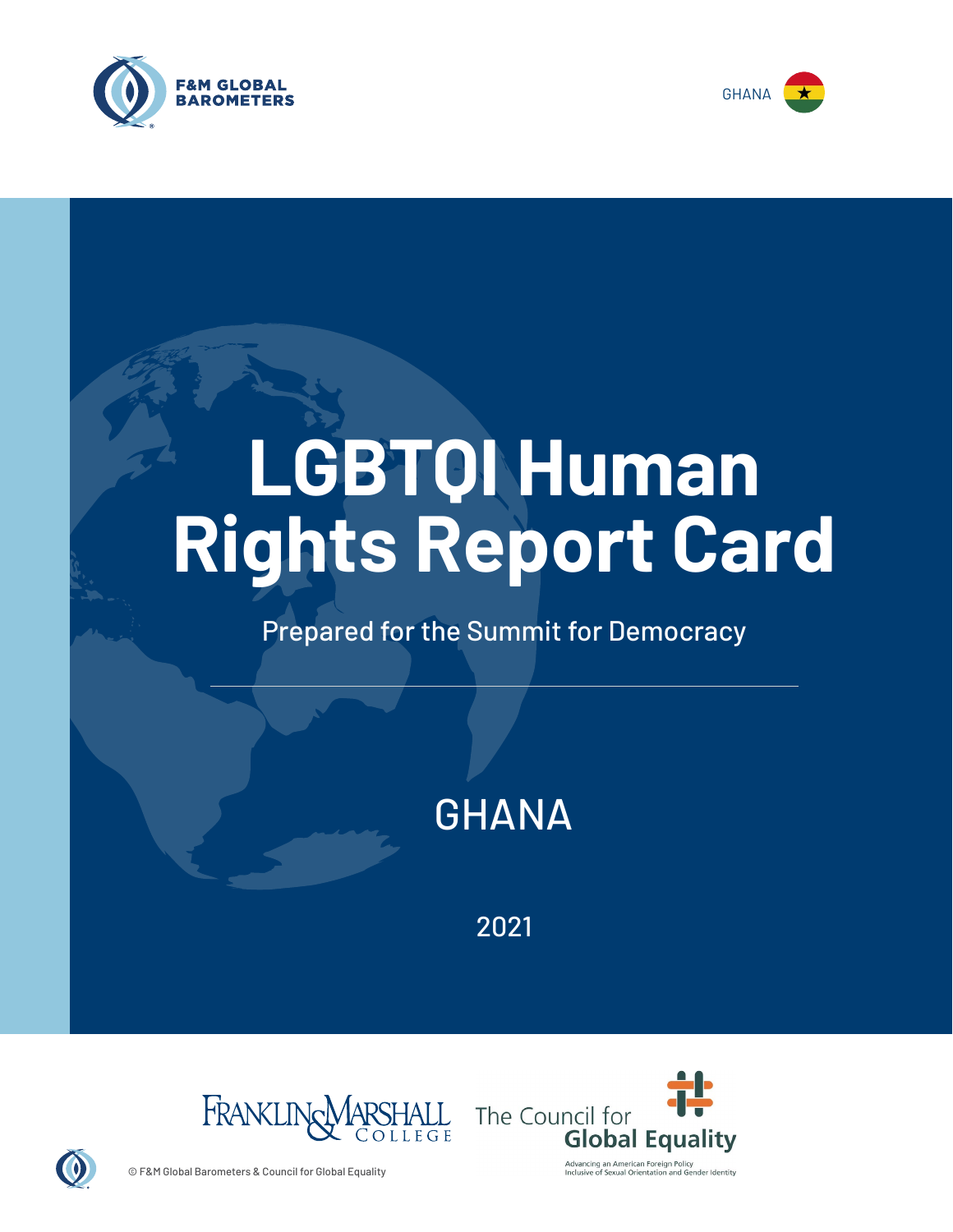



# Report Card on the Human Rights of LGBTQI Peoples Ghana

#### **OVERVIEW**

Inclusive democracies value the democratic, economic, and social contributions of *all* citizens. Indeed, democracy itself cannot thrive unless the human rights of all people are protected, and this must include protections for often marginalized lesbian, gay, bisexual, transgender, queer, and intersex (LGBTQI) peoples. Advancing rights for the protection of LGBTQI people is also closely correlated to broader democratic dividends, including efforts to address democratic backsliding, fight corruption, and build resilient movements to fight authoritarianism. These themes of the Summit for Democracy are also themes of LGBTQI movements around the world.

This report card provides a concise measurement of the attainment of core human rights protections for LGBTQI individuals. It sets the collective standard for participating states' core legal obligations toward LGBTQI peoples and consequently the ability of LGBTQI citizens to contribute to and benefit from democratic institutions. Countries are graded on three dimensions: Basic Rights, Protection from Violence, and Socio-economic rights. Only one state has achieved all benchmarks. The Summit for Democracy signals the start of a year of action when all states will have an opportunity to demonstrate progress in advancing the human rights and democratic participation of LGBTQI peoples.

The report card is based on **2020** baseline data and will be updated during the year of action to reflect advances over the coming year, culminating in a 2022 report at the end of the Summit process.

| $0 - 59\%$ | $60 - 69\%$ | $70 - 79\%$ | $80 - 89\%$ | $90 - 100\%$ |
|------------|-------------|-------------|-------------|--------------|
| Failing    | Poor        | Fair        | Good        | Excellent    |

### **REPORT CARD SCALE**

### **ADDITIONAL DEMOCRACY INDICATORS**

| Democracy Index<br>Full Democracy 8-10   Flawed Democracy 6-8   Hybrid Democracy 4-6   Authoritarian 0-4 | 2020                | 6.5/10   |
|----------------------------------------------------------------------------------------------------------|---------------------|----------|
| Freedom House Freedom in the World<br>Free 70-100   Partly Free 40-69   Not Free 0-39                    | 2020                | 82/100   |
| <b>Corruption Perceptions Index</b><br>Very Clean 100/100   Highly Corrupt 0/100                         | 020<br>$\sim$       | 43/100   |
| <b>Global Acceptance Index</b><br>High Acceptance 10   Low Acceptance 0                                  | 2017-20             | 2.68/10  |
| <b>Fragile States Index</b><br>Sustainable 0-30   Stable 30-60   Warning 60-90   Alert 90-100            | 2020                | 64.2/100 |
| <b>UNDP Gender Inequality Index</b><br>Very High 0.0   Low 1.0                                           | တ<br>$\overline{5}$ | 0.538/1  |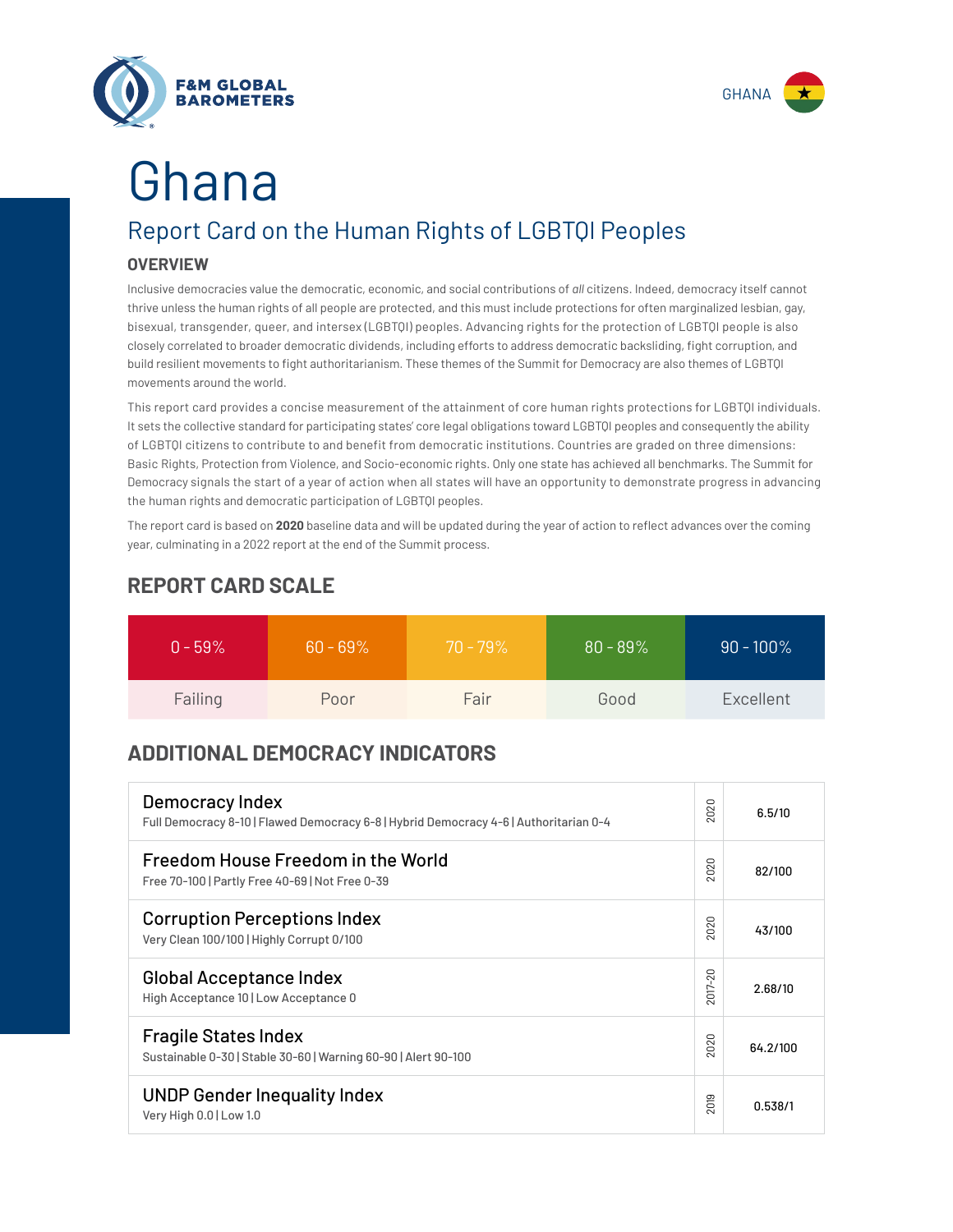



**The report card items are based on 2020 baseline data.**

| 20%   | <b>DIMENSION 1: BASIC HUMAN RIGHTS</b>                                                               | <b>YES</b> | N <sub>0</sub> |
|-------|------------------------------------------------------------------------------------------------------|------------|----------------|
|       | 1 No criminalization of sexual orientation                                                           | ۰          |                |
|       | 2 No criminalization of gender identity or expression                                                |            |                |
|       | 3 Freedom from arbitrary arrest based on sexual orientation                                          | $\Box$     |                |
|       | 4 Freedom from arbitrary arrest based on gender identity                                             |            |                |
|       | 5 Legal recognition of gender identity                                                               | $\bigcirc$ |                |
|       | 6 No physiological alteration requirement for legal gender recognition                               |            |                |
|       | 7 No psychiatric diagnosis requirement for legal gender recognition                                  | $\bigcirc$ |                |
|       | 8 LGBTQI organizations are allowed to legally register                                               |            |                |
|       | 9 LGBTQI organizations are able to peacefully and safely assemble                                    | m          |                |
|       | 10 Security forces provide protection to LGBTQI pride participants                                   |            |                |
| 0%    | <b>DIMENSION 2: PROTECTION FROM VIOLENCE</b>                                                         | <b>YES</b> | N <sub>0</sub> |
|       | 11 Ban on gay conversion therapy                                                                     | $\Box$     |                |
|       | 12 Hate crimes legislation includes sexual orientation                                               |            |                |
|       | 13 Hate crimes legislation includes gender identity                                                  | $\bigcirc$ |                |
|       | 14 Hate crimes legislation includes sex characteristics                                              |            |                |
|       | 15 Hate speech laws include sexual orientation                                                       | $\bigcirc$ |                |
|       | 16 Hate speech laws include gender identity                                                          |            |                |
|       | 17 Equality body mandate exists                                                                      | $\bigcirc$ |                |
|       | 18 Prohibition of medically-unnecessary non-consensual medical interventions on intersex individuals | $\bullet$  |                |
|       | 19 Gender affirming prison accommodations                                                            | $\bigcirc$ |                |
|       | 20 Asylum for LGBTQI individuals is available within the country                                     |            |                |
| $0\%$ | <b>DIMENSION 3: SOCIO-ECONOMIC RIGHTS</b>                                                            | <b>YES</b> | N <sub>0</sub> |
|       | 21 Workplace non-discrimination laws include sexual orientation                                      |            |                |
|       | 22 Workplace non-discrimination laws include gender identity                                         |            |                |
|       | 23 Workplace non-discrimination laws include sex characteristics                                     |            |                |
|       | 24 Fair housing non-discrimination laws include sexual orientation                                   |            |                |
|       | 25 Fair housing non-discrimination laws include gender identity                                      | 0          |                |
|       | 26 Head of state supports marriage equality                                                          |            |                |
|       | 27 State allows for marriage equality                                                                | ۰          |                |
|       | 28 State prohibits discrimination in healthcare based on sexual orientation                          |            |                |
|       | 29 State prohibits discrimination in health care based on gender identity                            |            |                |
|       | 30 Legal classifications (such as an X sex or gender marker) universally available                   |            |                |